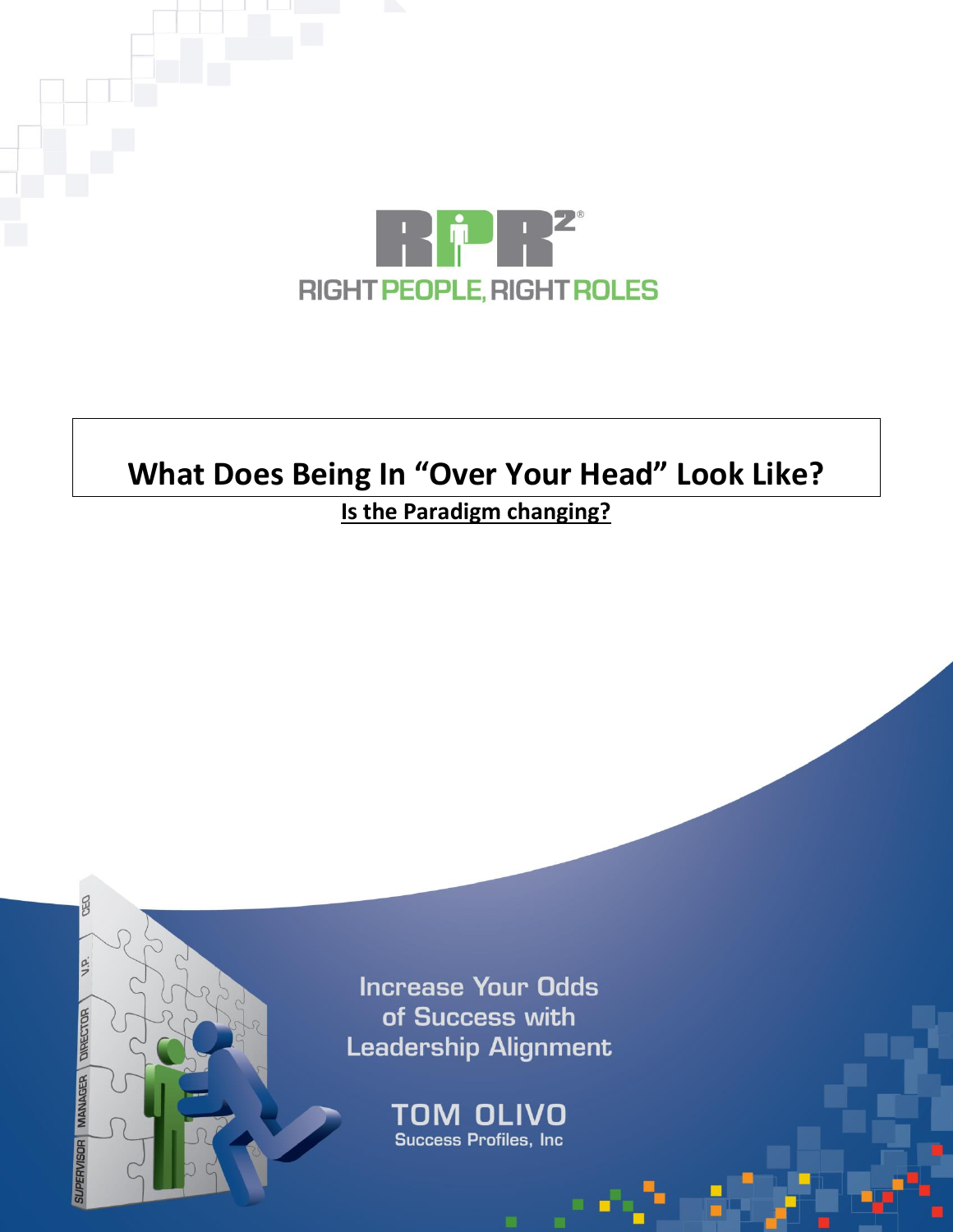### What Does Being In "Over Your Head" Look Like?

There are several common appointment mistakes that produce sub-optimized performance when leaders and managers are literally "in over their heads." The easiest way to describe this "overleveraged" condition is that the department's complexity or degree of difficulty exceeds the threshold level where the manager has better than a 50% chance of success.

For a **C** level talent or ability, this is virtually any management position (regardless of complexity) because their odds of success are only 40% at best, even in the lowest-complexity positions. The decision to appoint **C** level leadership ability to low-complexity departments should be made only when the obstacles and barriers are easily managed or when the person has some previous experience in managing the day-to-day operations. If the manager begins to struggle or fail, the reasons are usually very apparent: they are in over their heads.

#### **How about those B's?**

As noted by Thomas J. DeLong and Vineeta Vijayaraghavan in their 2003 Harvard Business Review Article**,** *Let's Hear it for B Players*, **B** level managers are solid, consistent performers who are competent, experienced, consistent, and loyal.

The average organization has between 50% and 60% of their executives, directors, and managers at the **B** level of leadership ability. These managers make up the backbone of any organization. For a **B** level leadership talent, the ability to manage low - and medium complexity situations produces favorable results 75% and 60% of the time, respectively (see Odds of Success diagram below).

The only time that **B** level leaders and managers have low odds of success, when they often are in over their heads, is when they are appointed to complex assignments or departments. It is here that the odds of success dip below the 50% level to 45%. It's not that they cannot be successful, it's just less likely. If the decision is made to appoint a **B** level talent to this level of complexity, they really need to be "over-achievers" or at the **B+** level to succeed.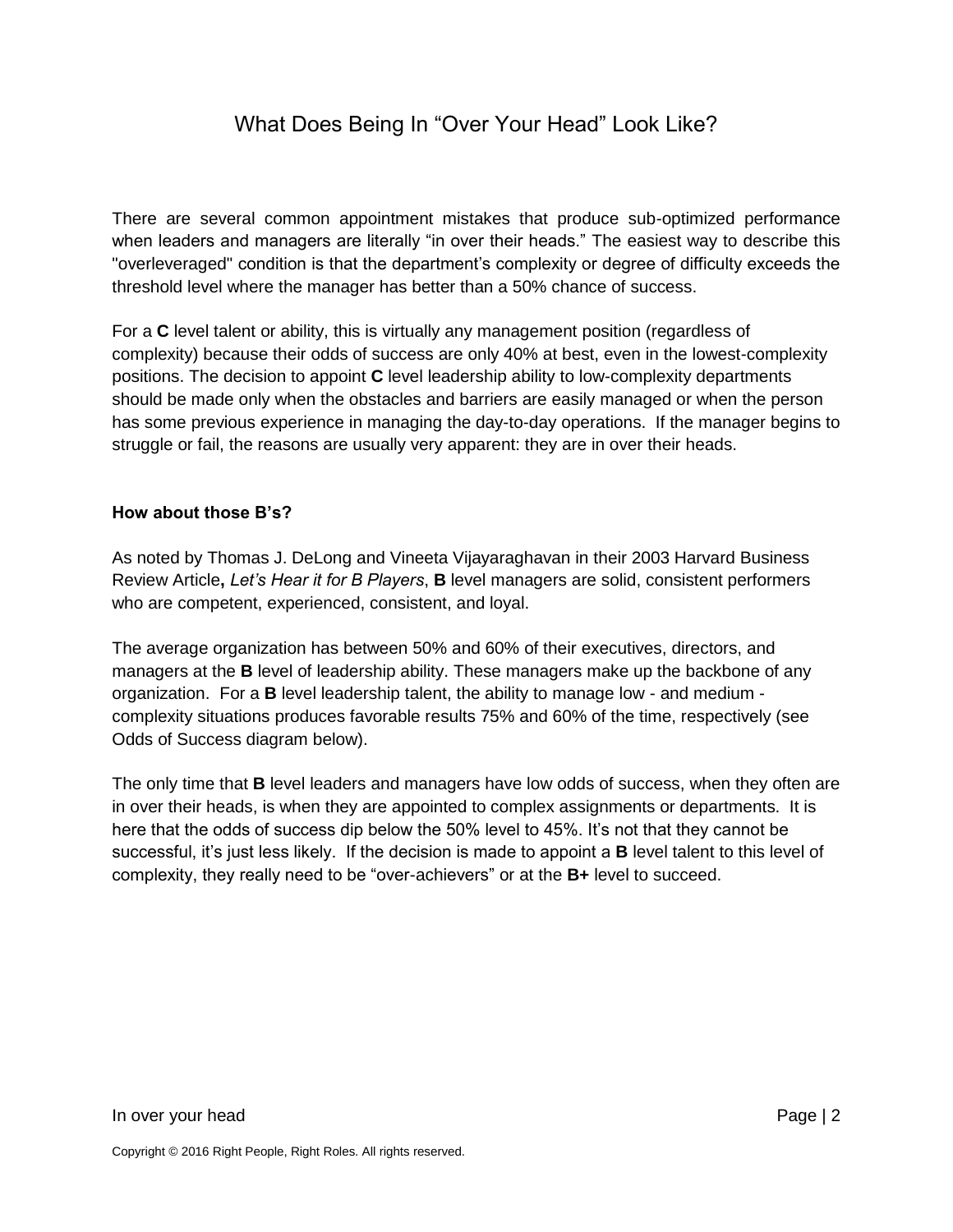#### **Other attributes of B level leaders are:**

- They are talented but not usually as ambitious or driven as A level leaders. They are interested in advancement but not at all costs or a steep price.
- They define success differently, not in purely financially or status terms.
- While they work hard at work, they prioritize "life-work" balance and prefer to work 50 hours per week instead of 70 to 80 or more.
- They are usually excellent team players and avoid the spotlight of self promotion.
- They may have been **A** level performers at one time and have dialed back their career focus, often due to other priorities or "throttling" down to semi-retirement.
- They have longer tenures in organizations because they are less likely to leap from job to job in order to fast-track or advance their careers.
- They carry a significant amount of an organization's intellectual capital due to their experience and tenure.

#### **There are several common appointment mistakes that produce sub-optimized performance when leaders and managers are in over their heads.**

#### **What are the 7 typical appointment mistakes that organizations make?**

- **1.** Appointing a **B** level person into a complex management role based upon their tenure period or technical competency (clinical/financial expertise). The ability to lead others does not correlate with tenure or technical expertise. **Odds of success = 45%.**
- **2.** Appointing a lower level "supervisor" into a manager position in a bottom quartile (failing RED) department out of convenience. They are usually unsuccessful because of their lack of management experience (higher level of responsibility); they tend to be part of the status quo culture, and they are less likely to take action on the low performers or make tough decisions. **Odds of success = < 20%.**
- **3.** Not recognizing that a complex department in the bottom quartile (failing RED) will require a "Turnaround" specialist who is used to making tough decisions quickly. Most **B** level managers do well in maintenance roles. A "turnaround" is a completely different, very challenging situation where doing what's right for the department and stakeholders outweighs the personal interests of an individual. **Odds of success for a B level leader = < 20%.**
- **4.** Waiting too long to act and failing to set hard, measurable target performance expectations with milestone dates on the first-year roadmap for a new manager. "As goes the first 90 days, so goes the remainder of the year." If new managers don't make the heavy- lifting decisions, especially dealing with negative, disruptive, poor performers,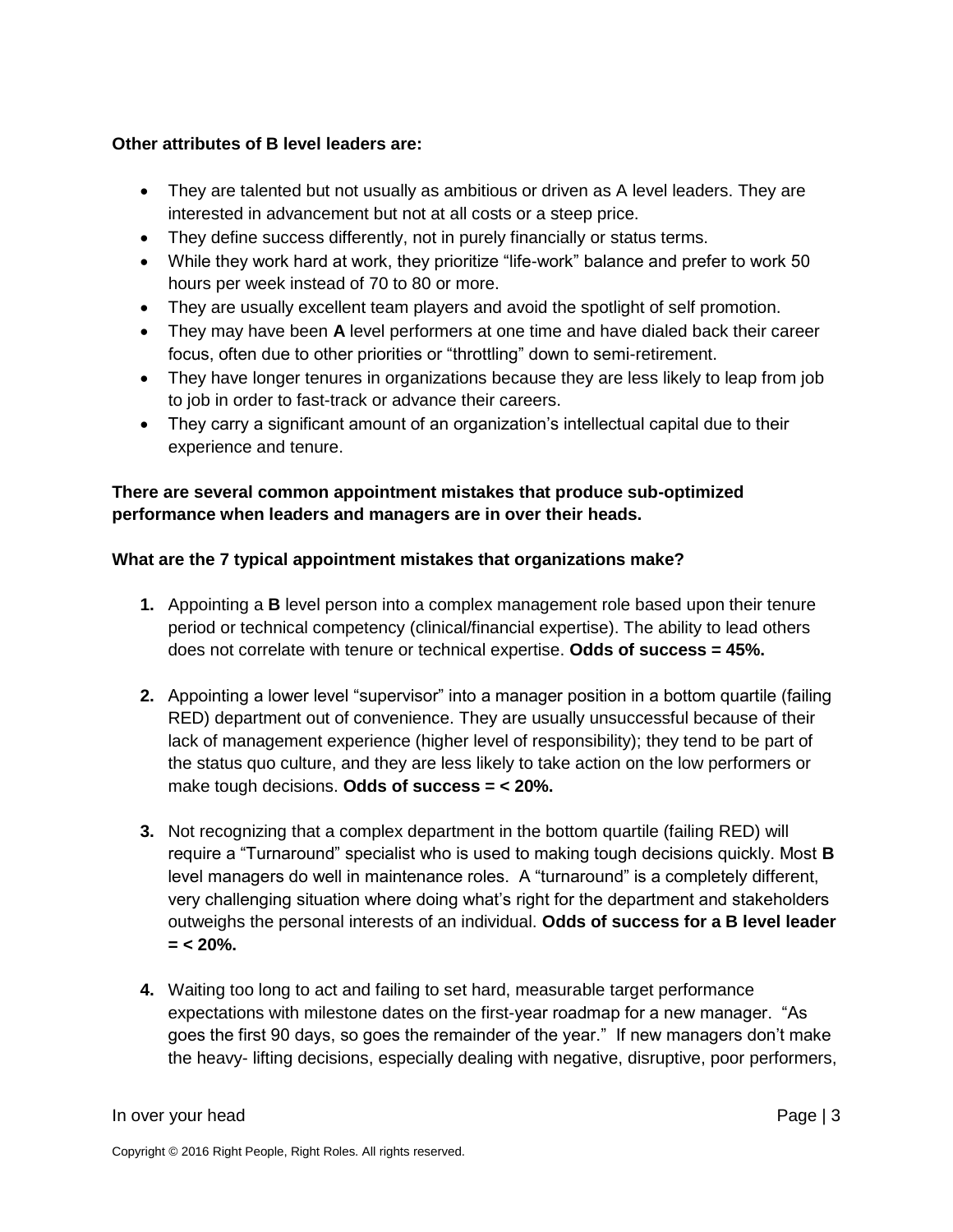immediately, turning around the department takes longer, is usually more painful, and has a lower overall success rate. **Odds of success = < 20%.**

**1.** Not considering leadership talent or ability. Assigning a **C** or **D** level leader in any role has low odds of success. The average **C** player has odds of success of 30% and a **D** player has odds of 15%. The overall success rate for a combined **C** or **D** level leader is that they have only a 25% chance of success.



**2.** Low acceptance rate of a new leader/manager by the staff because of an "old school" mindset that tenure in the department is a qualifier or even prerequisite for appointment. Some departments (and people within the departments) are unforgiving when it comes to a manager's qualifications to lead in the role. The behavioral pattern is to "chew up and spit out" the "substitute teacher" managers as soon as possible. It can be extremely difficult for some people to handle this situation long enough to succeed. **Odds of success = < 33%**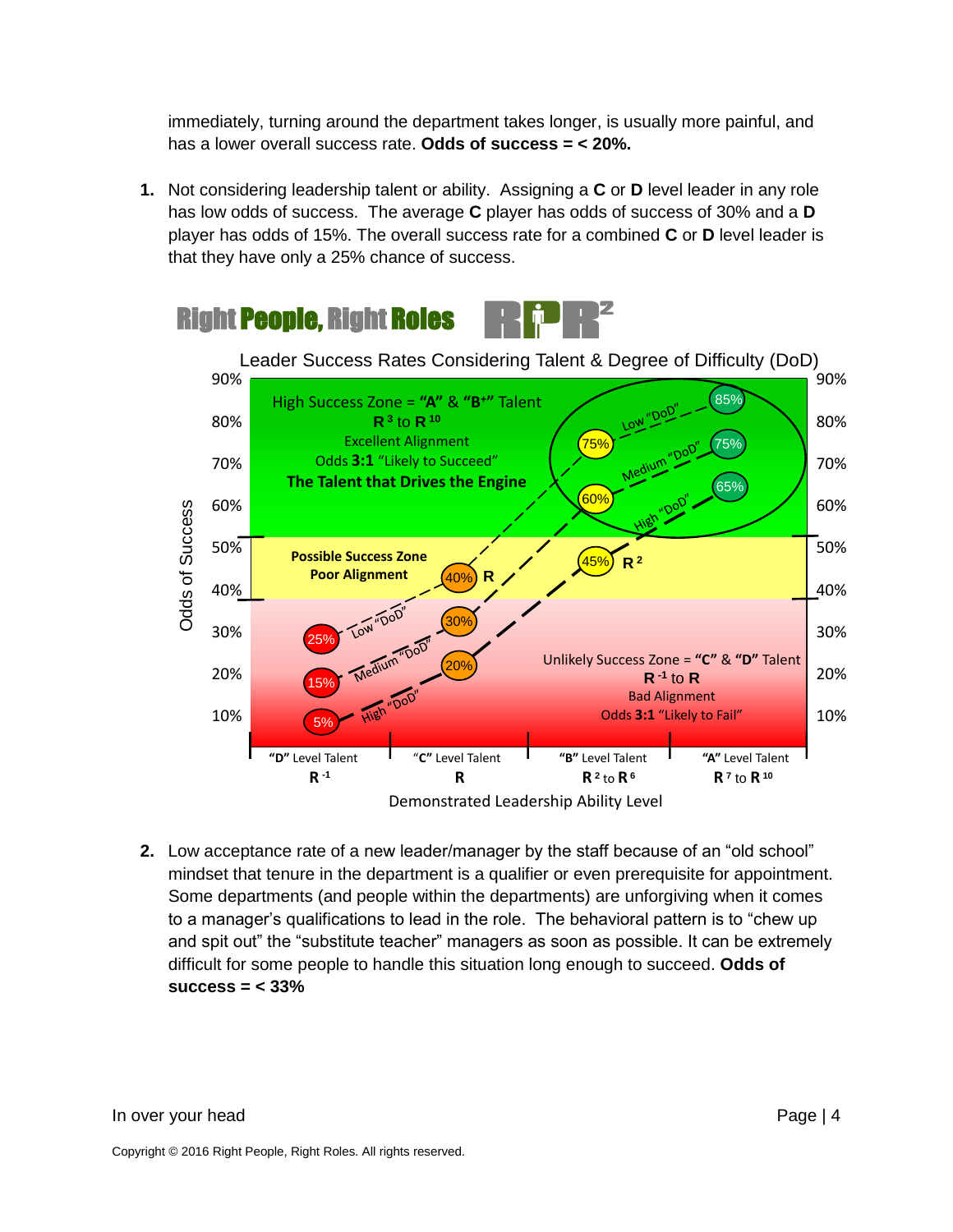**3.** Ignoring Competency Alignment. Sometimes, even the most talent leaders (**A** players) can be out of alignment technically, business-model wise, behaviorally, or in maturity or experience. The most common situation is insufficient technical competence and/or a business-model deficiency where a competent leader in one department/function cannot be respected as a leader in a totally different area of expertise. They simply won't know what to do in difficult situations. The other common situation is a poor cultural or behavioral fit, where the culture of the organization is too dominant for the person to adjust to or the maturity level of the leader is too low to adapt to what will be most effective. **Odds of success = < 33%.**

#### **Top Grading as a Strategy**

damage?

There are a number of consultants who promote the hiring and appointing of only **A** players to leadership and/or all employee positions. If less than .01% of organizations can achieve this level of human capital recruitment, hiring, and appointment, how is it possibly a realistic target or strategy to aspire to?

*A culture of all A Players is "UN" (unrealistic, unhealthy, unaffordable and unachievable).* The last organization that tried to create a culture of all **A** players was Enron. How many case studies do we need to see that this was more than just unhealthy for the organization, the alliance partner companies, and even Arthur Andersen, which suffered serious collateral

Another name for this business practice is "Top Grading" where the selection standards only screen for "the best" talent and performance management practices "prune" or cut a percentage of the total employment base, believing that they are raising the bar on total performance. GE is famous for cutting 10% of the bottom performers every year. This philosophy simply won't work for healthcare organizations.

Another problem with Top Grading is the lack of teamwork it can foster, with competing interests, competitive egos, and personal agendas. Ever hear the sayings "Too many cooks spoil the broth" or "We have too many chiefs and not enough Indians"?

#### *Remember, when it comes to recruiting talent, business is ultimately a team sport.*

I find it amusing that anyone with common sense and logic would think that assembling a team of all stars is practical, realistic and affordable. Nine times out of ten, All-Star teams lose to athletic teams that have played together for a longer period of time. The most publicized exception is the "Dream Team" of NBA basketball players in 1992, which were so dominant and skilled compared to their competitors that it was really no contest. (The average margin of victory in the 1992 Olympic Games was 38 points)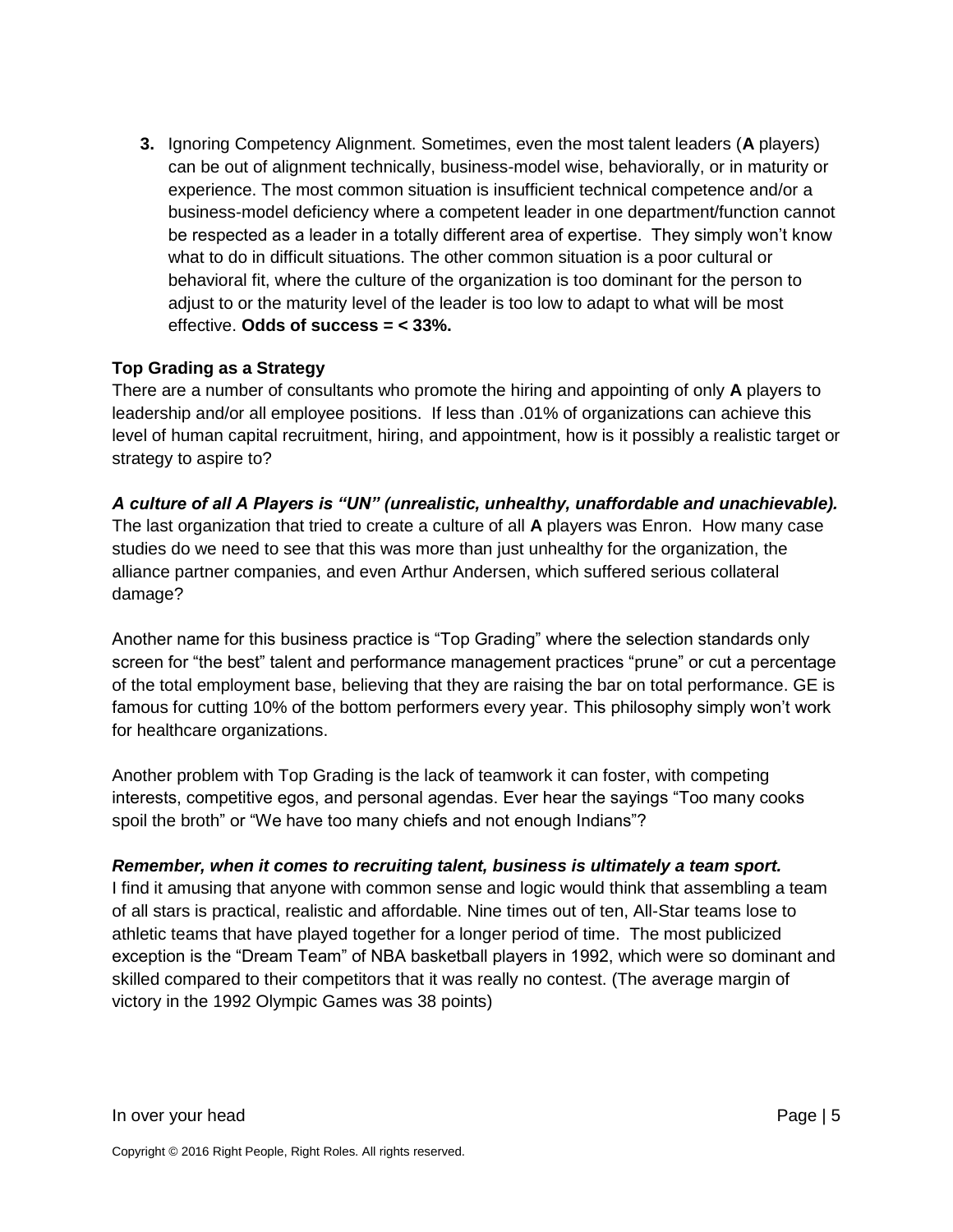Well, business in any established industry is far too mature, sophisticated, and competitive for anyone to gain that kind of advantage. Microsoft claims to only hire the "best of the best," but name one thing that the entire company has innovated in the last 5 years. They are good at acquiring (buying) technical advances but they rarely innovate anything in spite of all their **A** level people. Successful appointment practices require having **A** level managers in those departments that need them while having plenty of solid **B** level team players to keep the company running as a coherent whole.

However, new data has emerged which shows that due to the **INCREASING** complexity of healthcare delivery, **ALL B** level leaders are beginning to struggle and at a rate which would appear to be unsustainable?

When you add in the data point of the age demographic of executives and the fact that many will be leaving healthcare over the next few years, it would not be too dramatic to state that this is a potentially mission critical issue.

These data will be described in our next series of White Papers, which are predicated upon a ground breaking piece of research called "Operation Prototype" .This study hypothesizes that there are specific common denominators which are shared by highly Effective Leaders and it is predictive model.

The average organization has between 50% and 60% of their executives, directors, and managers at the **B** level of leadership ability!



#### In over your head **Page | 6** and Page | 6

Copyright © 2016 Right People, Right Roles. All rights reserved.